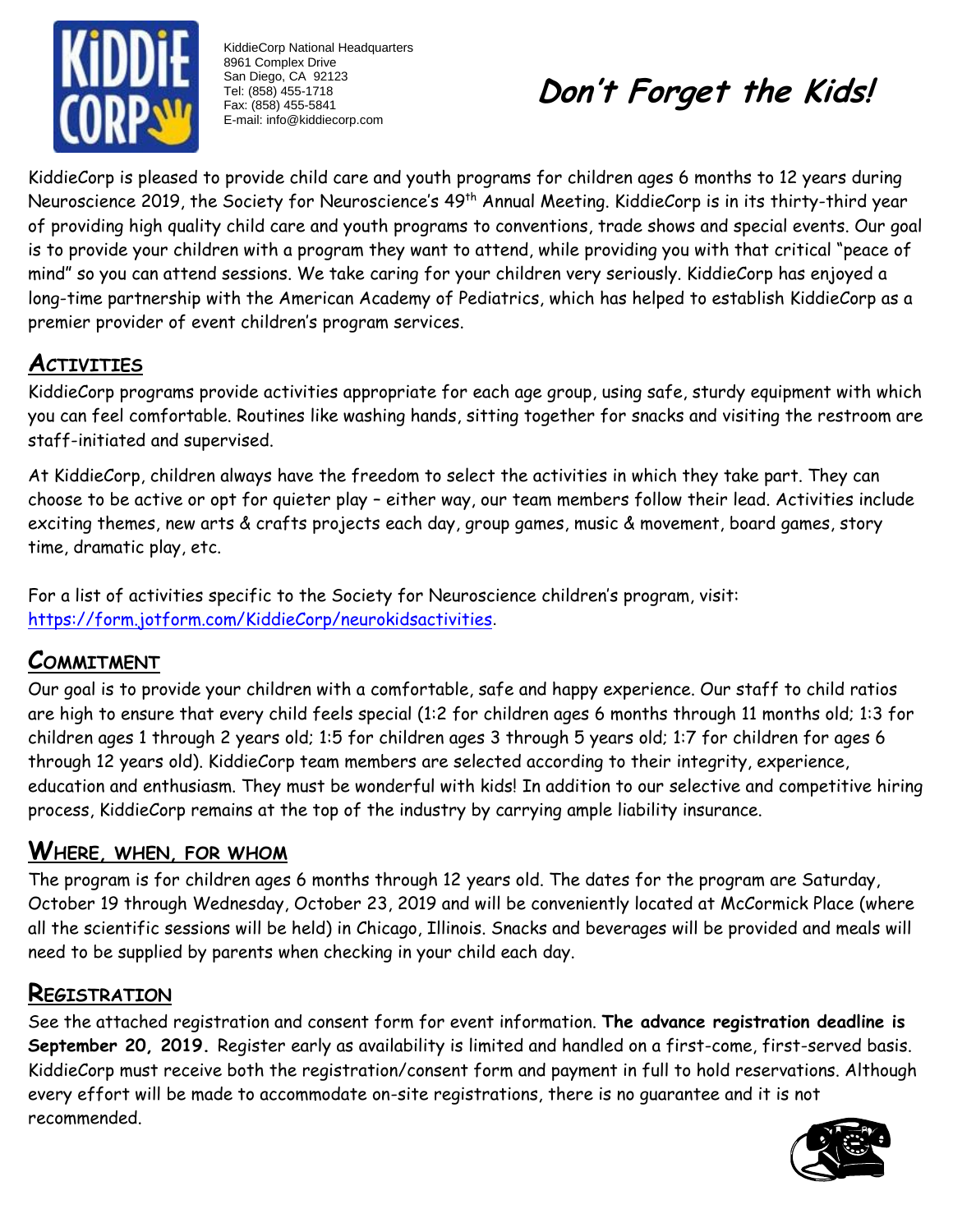### **NEED MORE INFORMATION?**

KiddieCorp is always available to answer any questions. Feel free to contact KiddieCorp by phone at (858) 455-1718 or by e-mail at [info@kiddiecorp.com.](mailto:info@kiddiecorp.com) **You can also register on-line at [https://form.jotform.com/KiddieCorp/neurokids.](https://form.jotform.com/KiddieCorp/neurokids)**

### *CHILD CARE & YOUTH PROGRAM REGISTRATION FORM*

*- Society for Neuroscience* ⚫ *October 19 – 23, 2019 –*

| <b>Parent Info: Last Name</b> | <b>First Name</b> |
|-------------------------------|-------------------|
| <b>E-mail address:</b>        | <b>Phone:</b>     |

#### **The pre-registration deadline is September 20, 2019.**

Children must be registered for a half-day or full day session to utilize subsequent hours for that same day.

 **Additional**

Subsequent additional hours must be immediately before or after a desired session.

The subsequent additional hours must also only be for the hours the program is listed as being open.

|                              | Name(s)                                                                                                                     | Age(s) | Session(s)<br><b>Please mark selection</b>                       | <b>Subsequent</b><br><b>Hours</b>                                                                                                                                                                                                                                                                                                                                                                                                   |
|------------------------------|-----------------------------------------------------------------------------------------------------------------------------|--------|------------------------------------------------------------------|-------------------------------------------------------------------------------------------------------------------------------------------------------------------------------------------------------------------------------------------------------------------------------------------------------------------------------------------------------------------------------------------------------------------------------------|
| Saturday, October 19         |                                                                                                                             |        | <b>Full Day</b><br>$\Box$ AM<br>PM                               | the control of the control of                                                                                                                                                                                                                                                                                                                                                                                                       |
| AM 10:30am--2:00pm           |                                                                                                                             |        | <b>PM</b><br>Full Day<br>$\Box$ AM                               |                                                                                                                                                                                                                                                                                                                                                                                                                                     |
| PM 2:00pm--7:00pm            |                                                                                                                             |        | l I AM<br><b>PM</b><br>Full Day<br>$\mathbf{I}$                  |                                                                                                                                                                                                                                                                                                                                                                                                                                     |
| Sunday, October 20           |                                                                                                                             |        | $\square$ AM<br>$\Box$ PM $\Box$ Full Day                        |                                                                                                                                                                                                                                                                                                                                                                                                                                     |
| AM 7:30am--1:00pm            |                                                                                                                             |        | $\square$ <sub>AM</sub><br><b>PM</b><br>Full Day                 | <u> 1999 - Johann John Barns</u>                                                                                                                                                                                                                                                                                                                                                                                                    |
| PM 1:00pm--7:00pm            |                                                                                                                             |        | PM<br>Full Day<br>$\Box$ AM                                      | <u> 1990 - Jan Barnett, politik e</u>                                                                                                                                                                                                                                                                                                                                                                                               |
| <b>Monday, October 21</b>    |                                                                                                                             |        | PM<br>Full Day<br>$\Box$ AM                                      | <u> Liberal Maria Maria San Barat da Barat da Barat da Barat da Barat da Barat da Barat da Barat da Barat da Barat da Barat da Barat da Barat da Barat da Barat da Barat da Barat da Barat da Barat da Barat da Barat da Barat d</u>                                                                                                                                                                                                |
| AM 7:30am--1:00pm            |                                                                                                                             |        | <b>PM</b><br>Full Day<br>$\Box$ am                               |                                                                                                                                                                                                                                                                                                                                                                                                                                     |
| PM 1:00pm--7:00pm            |                                                                                                                             |        | $\Box$ AM<br><b>PM</b><br>Full Day                               |                                                                                                                                                                                                                                                                                                                                                                                                                                     |
| <b>Tuesday, October 22</b>   | <u> 1999 - Johann Barbara, martin amerikan personal (h. 1908).</u>                                                          |        | $\square$ AM<br>$\Box$ PM $\Box$<br>Full Day                     | $\label{eq:2.1} \frac{1}{\sqrt{2\pi}}\left(\frac{1}{\sqrt{2\pi}}\right)^{1/2}\left(\frac{1}{\sqrt{2\pi}}\right)^{1/2}\left(\frac{1}{\sqrt{2\pi}}\right)^{1/2}\left(\frac{1}{\sqrt{2\pi}}\right)^{1/2}\left(\frac{1}{\sqrt{2\pi}}\right)^{1/2}\left(\frac{1}{\sqrt{2\pi}}\right)^{1/2}\left(\frac{1}{\sqrt{2\pi}}\right)^{1/2}\left(\frac{1}{\sqrt{2\pi}}\right)^{1/2}\left(\frac{1}{\sqrt{2\pi}}\right)^{1/2}\left(\frac{1}{\sqrt{$ |
| AM 7:30am--1:00pm            |                                                                                                                             |        | $\square$ <sub>AM</sub><br>$\sqcup$ $_{PM}$ $\sqcup$<br>Full Day |                                                                                                                                                                                                                                                                                                                                                                                                                                     |
| PM 1:00pm--7:00pm            | $\begin{tabular}{c} 3 \end{tabular}$                                                                                        |        | <b>PM</b><br>$\Box$ AM<br>Full Day<br>$\sqrt{2}$                 |                                                                                                                                                                                                                                                                                                                                                                                                                                     |
| <b>Wednesday, October 23</b> |                                                                                                                             |        | l IAM<br><b>PM</b><br>Full Day                                   | <b>Contract Contract Contract</b>                                                                                                                                                                                                                                                                                                                                                                                                   |
| AM 7:30am--12:30pm           | $\overline{2}$                                                                                                              |        | $\Box$ AM<br><b>PM</b><br>Full Day                               | <b>Contract Contract Contract</b>                                                                                                                                                                                                                                                                                                                                                                                                   |
| PM 12:30pm--5:30pm           | 3<br><u> 1980 - Jan Stein Harry Harry Harry Harry Harry Harry Harry Harry Harry Harry Harry Harry Harry Harry Harry Har</u> |        | $\square$ AM<br>ப<br>$PM$ $\Box$<br>Full Day                     |                                                                                                                                                                                                                                                                                                                                                                                                                                     |

□ Check here if your child(ren) has any special needs under the Americans with Disabilities Act. We will contact you.

Payment in full is required to confirm your reservations. Although every effort will be made to accommodate late or on-site registrations, there is no guarantee that KiddieCorp can accept children unless they are pre-registered.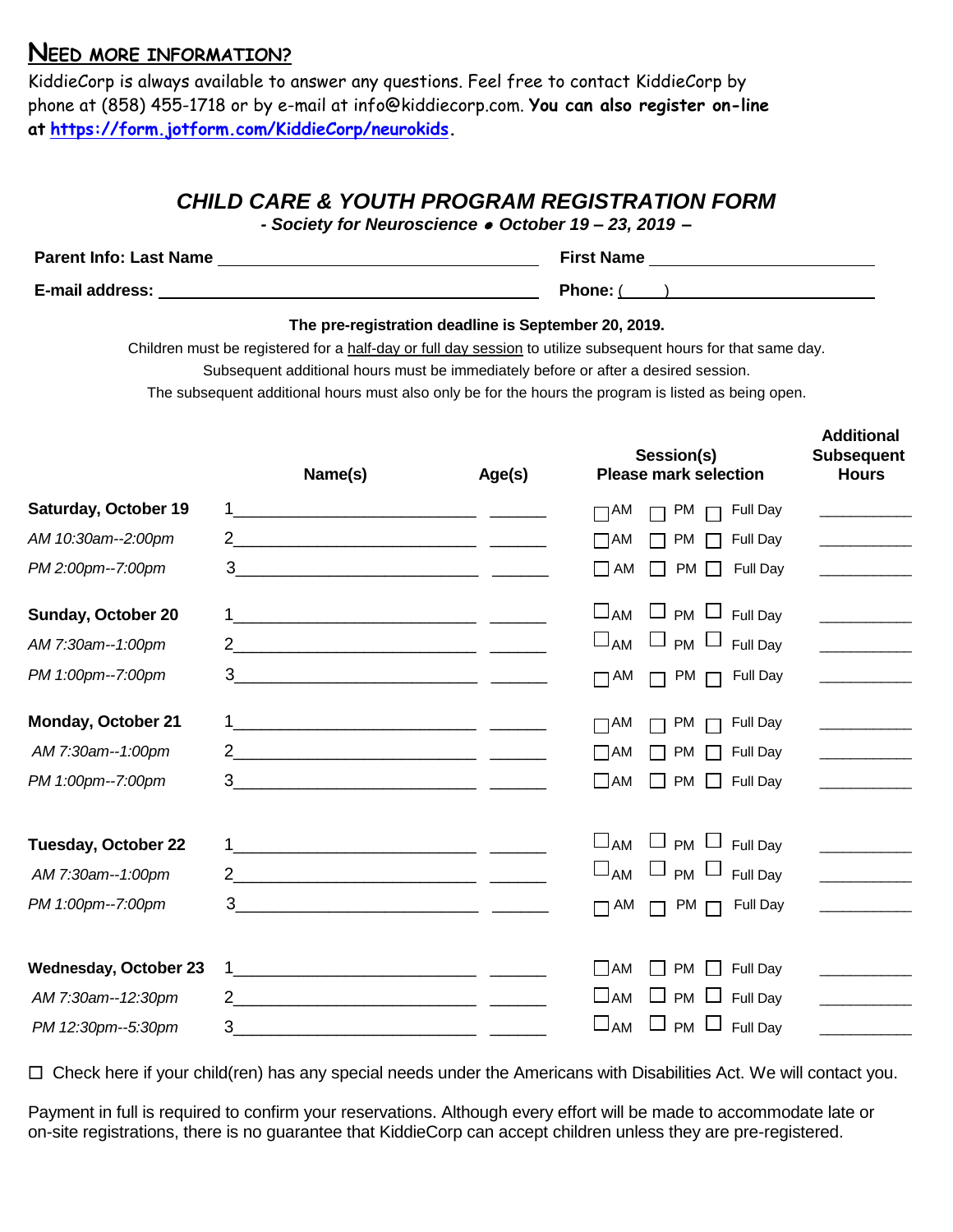#### **TOTAL FEE:**

| <b>AM HALF DAY:</b><br><b>PM HALF DAY:</b><br><b>FULL DAY:</b><br><b>Additional Hours:</b> | $$55.00$ per child x $*$ # of Children x $*$ # of Sessions<br>$$55.00$ per child x $*$ # of Children x $*$ # of Sessions<br>\$100.00 per child $x$ # of Children $x$ # of Full Days<br>$$10.00$ per child x $$#$ of Children x $$#$ of Hours |    |                                      | <b>TOTAL:</b>                                                        | $=$ \$<br>$=$ \$<br>$=$ \$                     |
|--------------------------------------------------------------------------------------------|----------------------------------------------------------------------------------------------------------------------------------------------------------------------------------------------------------------------------------------------|----|--------------------------------------|----------------------------------------------------------------------|------------------------------------------------|
|                                                                                            | Credit Card*: _______ _______ _______ ____<br>Please register on-line at https://www.jotform.com/KiddieCorp/neurokids                                                                                                                        | or | Exp.<br>Check: Payable to KIDDIECORP | <b>VPN: _____________</b>                                            |                                                |
|                                                                                            | Send completed forms & payment to:<br>-US Dollars Only-<br>*Visa, MasterCard or American Express                                                                                                                                             |    |                                      | KiddieCorp/Neuroscience<br>8961 Complex Drive<br>San Diego, CA 92123 | Fax: 1-858-455-5841 (credit card payment only) |

By registering your child/children for the KiddieCorp program, you agree to the following terms and conditions:

- Advance Registration Deadline is September 20, 2019. Advance registration is strongly recommended. Onsite registrations cannot be guaranteed.
- Full payment is required to confirm registrations.
- Cancellation Policy: Cancellations must be made to KiddieCorp prior to September 20, 2019 for a full refund. Cancellations made after that date will be subject to a 50% cancellation fee. Once the program has begun, no refunds will be issued.
- Parents will be charged \$5.00 for every five minutes they are late to pick up their child once the program has ended each day.
- Program is only for children 6 months to 12 years old.
- Photo ID will be required for check in/check out of children.
- Parents are welcome to visit their children at any time. Unauthorized adults will not be permitted in the area.
- KiddieCorp reserves the right to limit participation of children whose presence or behavior may disrupt KiddieCorp's program or endanger the health or safety of others.
- Parents will be required to sign a consent form which releases KiddieCorp, the Society for Neuroscience, and McCormick Place of any liability.
- KiddieCorp staff does not administer medication. To ensure a safe and fun-filled environment, any child who is ill will not be admitted to the children's program.
- KiddieCorp managers are CPR/First Aid certified.
- Please label your child's belongings. We will maintain a lost and found, however, KiddieCorp does not accept responsibility for the loss or theft of any toy, book, or other personal items.
- For parents with infants, please bring diaper changing supplies, formula/baby food, and a change of clothes.